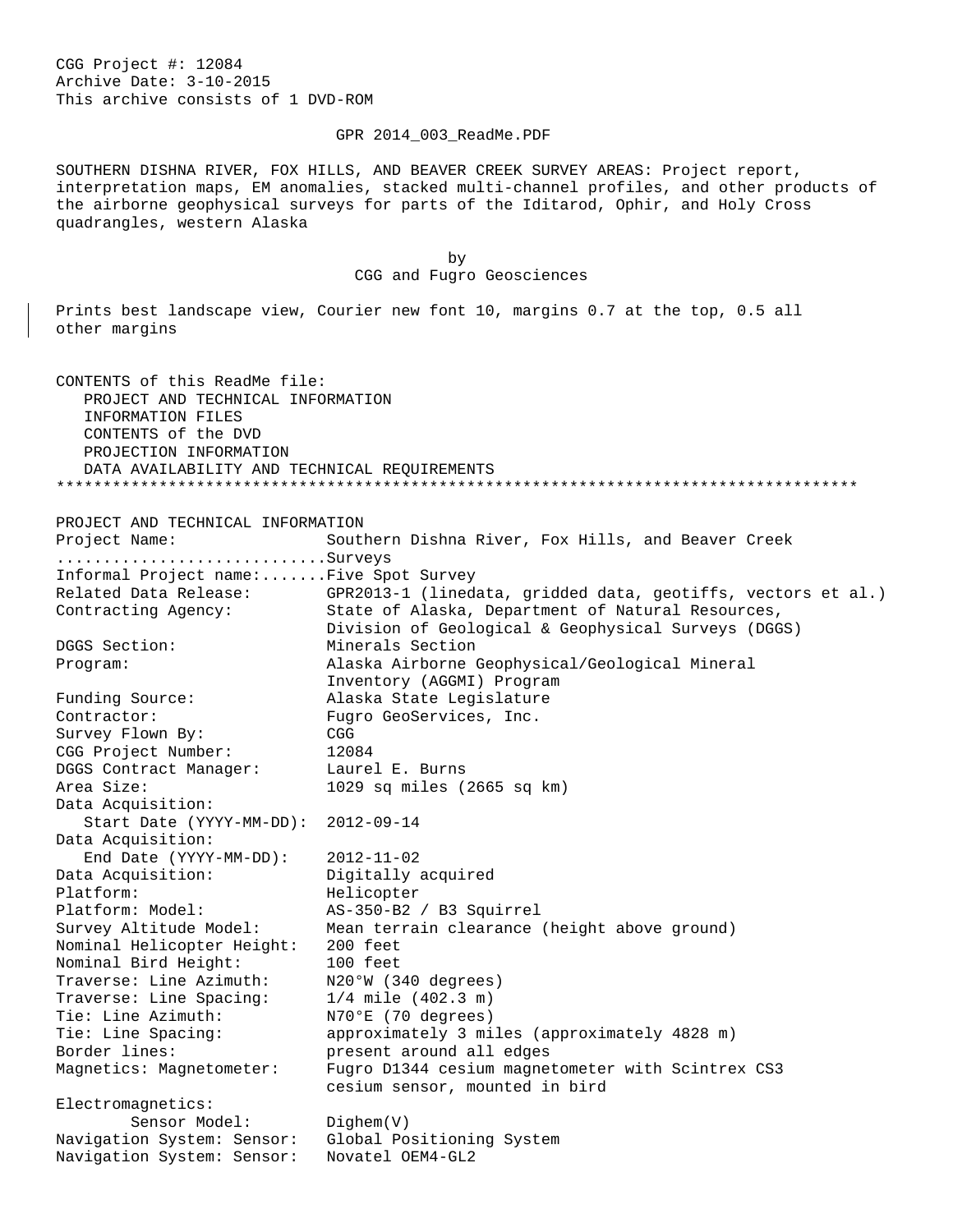Navigation System: Method: Post-flight differential positioning Navigation System: Accuracy: better than 10m with respect to the UTM grid Additional equipment: Radar and laser altimeters, video camera, and 50/60 Hz monitors

## CONTENTS of the DVD:

This publication, GPR2014-3, consists of 1 DVD with files in the root directory and in 7 main folders:

GEOTIFFS, KMZs, MAPS, METADATA PROJECT REPORT, SM PROFILES, VECTORS.

ROOT DIRECTORY FILES:

qpr2014-3ReadMe General descriptive file for this archive; txt and PDF formats Five Spot\_LocMap\_AK.pdf Location of Five Spot survey in Alaska Five Spot LocMap 31680.pdf Location map of Five Spot survey at 31680 scale Five Spot\_LocMap\_63360.pdf Location map of Five Spot survey at 63360 scale

NOTE: Files labeled ShA through ShD are at 1:63,360-scale; files labeled Sh\_a through Sh\_h are at 1:31,680-scale. Through time, all file names may eventually be made with only little letters. The underscore ("\_") in front of the sheet letter will allow distinction of map scale.

PROJECT REPORT (Folder)

GPR2014-3-1\_ProjectReport Final report; PDF format

### EMAnoms (subfolder)

| EMAnom.i0               | Geosoft EM anomaly import template                 |
|-------------------------|----------------------------------------------------|
| Five Spot-EMAnom ReadMe | EM anomalies description file; txt and PDF formats |
| Dish-EMAnomalies.csv    | EM anomalies in ASCII csv format                   |
| Dish-EMAnomalies.xyz    | EM anomalies in Geosoft .xyz format                |
| Fox-EMAnomalies.csv     | EM anomalies in ASCII csv format                   |
| Fox-EMAnomalies.xyz     | EM anomalies in Geosoft .xyz format                |
| Byr-EMAnomalies.csv     | EM anomalies in ASCII csv format                   |
| Bvr-EMAnomalies.xyz     | EM anomalies in Geosoft .xyz format                |

MAPS (Folder) GPR2014-3-1A through H Page-sized images from the Project Report, reproduced at a

|                                       | larger scale, and provided as maps at $1:63,360$ -scale.   |
|---------------------------------------|------------------------------------------------------------|
| $GPR2014-3-2$ a through h<br>provided | EM anomalies (in subfolder under Project Report) are       |
|                                       | on maps with residual magnetic field (RMI) and topography. |

Maps are provided as HPGL/2 (PRN) and PDF files. The HPGL/2 files were created with HP Design jet 5000 printer driver v5.32 and will not work with all plotters, but do plot on the DGGS HP Design Jet 5000. The HPGL/2 files have brighter colors and sharper topography than the Adobe Acrobat files, and should be used or requested if at all possible.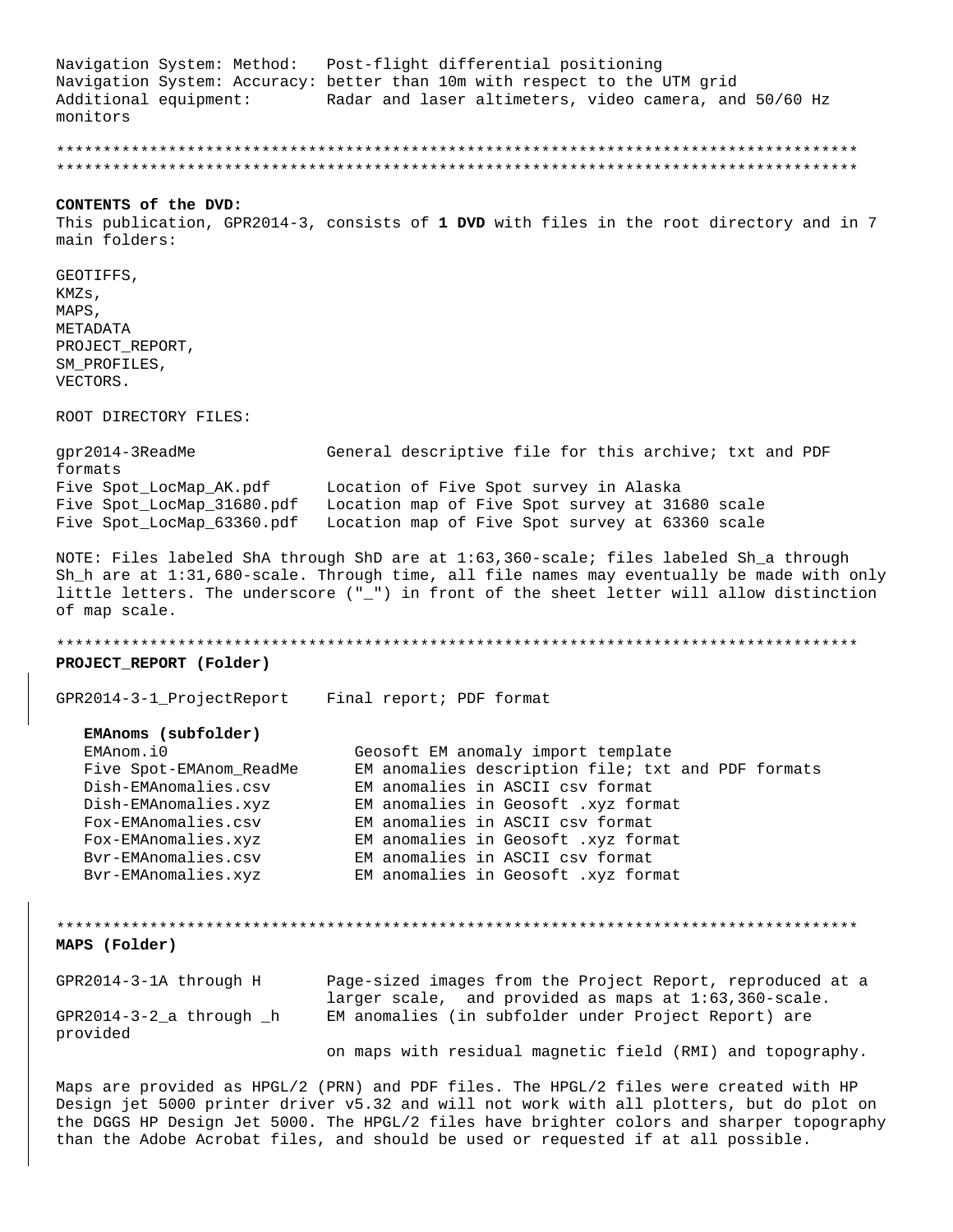Freeware software 'printfile', available currently at (http://www.lerup.com/printfile) prints HPGL/2 files easily on compatible printers. The Adobe Acrobat format files were created with Adobe Acrobat Distiller v7.0 (PDF 1.5) from postscript files created from the HPGL/2 files.

Abbreviations used below: RMI = residual magnetic intensity (field); EM = electromagnetic, and topo = topography \*\*\*\*\*\*\*\*\*\*\*\*\*\*

| Map No             | Area                             | Type Map                             | Scale    |
|--------------------|----------------------------------|--------------------------------------|----------|
| GPR2014-3-1A       | Dishna-North                     | Interpretation map                   | 1:63,360 |
| GPR2014-3-1B       | Dishna-South                     | Interpretation map                   | 1:63,360 |
| GPR2014-3-1C       | Fox                              | Interpretation map                   | 1:63,360 |
| GPR2014-3-1D       | Beaver                           | Interpretation map                   | 1:63,360 |
| GPR2014-3-1E       | Dishna-North                     | Interpretation map on RMI            | 1:63,360 |
| GPR2014-3-1F       | Dishna-South                     | Interpretation map on RMI            | 1:63,360 |
| GPR2014-3-1G       | Fox                              | Interpretation map on RMI            | 1:63,360 |
| GPR2014-3-1H       | Beaver                           | Interpretation map on RMI            | 1:63,360 |
| GPR2014-3-2a       | Dishna-NW                        | Detailed EM anomalies, RMI, and topo | 1:31,680 |
| GPR2014-3-2b       | Dishna-NE                        | Detailed EM anomalies, RMI, and topo | 1:31,680 |
| GPR2014-3-2c       | Dishna-SW                        | Detailed EM anomalies, RMI, and topo | 1:31,680 |
| GPR2014-3-2d       | Dishna-SE                        | Detailed EM anomalies, RMI, and topo | 1:31,680 |
| $GPR2014 - 3 - 2e$ | $F$ $\alpha$ $\times$ $\sim$ $W$ | Detailed EM anomalies, RMI, and topo | 1:31,680 |
| GPR2014-3-2f       | $F$ ox-E                         | Detailed EM anomalies, RMI, and topo | 1:31,680 |
| GPR2014-3-2q       | Beaver-W                         | Detailed EM anomalies, RMI, and topo | 1:31,680 |
| GPR2014-3-2h       | Beaver-E                         | Detailed EM anomalies, RMI, and topo | 1:31,680 |
|                    |                                  |                                      |          |

#### \*\*\*\*\*\*\*\*\*\*\*\*\*\*\*\*\*\*\*\*\*\*\*\*\*\*\*\*\*\*\*\*\*\*\*\*\*\*\*\*\*\*\*\*\*\*\*\*\*\*\*\*\*\*\*\*\*\*\*\*\*\*\*\*\*\*\*\*\*\*\*\*\*\*\*\*\*\*\*\*\*\*\*\*\*\*

# **GEOTIFFS (Folder)**

Geotiff files automatically register correctly as NAD 27, UTM Zone 4N in GIS programs. Geotiff files can be opened in any graphics program, and as long as the file is not saved the registration information will still be valid.

| File Name              | Area         | Type Map              | Sheet | Scale    |
|------------------------|--------------|-----------------------|-------|----------|
| Dish Interp ShA.tif    | Dishna-North | Interpretation        | Α     | 1:63,360 |
| Dish_Interp_ShB.tif    | Dishna-South | Interpretation        | В     | 1:63,360 |
| Fox_Interp_ShC.tif     | Fox          | Interpretation        | C     | 1:63,360 |
| Byr Interp ShD.tif     | Beaver       | Interpretation        | D     | 1:63,360 |
| Dish_Interp_Legend.jpg | Dishna       | Interpretation legend |       |          |
| Fox_Interp_Legend.jpg  | Fox          | Interpretation legend |       |          |
| Bvr_Interp_Legend.jpg  | Beaver       | Interpretation legend |       |          |

| File Name            | Area      | Type Map              | Sheet       | Scale    |
|----------------------|-----------|-----------------------|-------------|----------|
| Dish EManom Sh a.tif | Dishna-NW | Detailed EM anomalies | a           | 1:31,680 |
| Dish EManom Sh b.tif | Dishna-NE | Detailed EM anomalies | b           | 1:31.680 |
| Dish EManom Sh c.tif | Dishna-SW | Detailed EM anomalies | $\mathbf C$ | 1:31.680 |
| Dish EManom Sh d.tif | Dishna-SE | Detailed EM anomalies | d           | 1:31.680 |
| Fox EManom Sh e.tif  | $F$ ox-W  | Detailed EM anomalies | e           | 1:31,680 |
| Fox EManom Sh f.tif  | $F$ ox-E  | Detailed EM anomalies | f           | 1:31.680 |
| Byr EManom Sh q.tif  | Beaver-W  | Detailed EM anomalies | q           | 1:31.680 |
| Byr EManom Sh h.tif  | Beaver-E  | Detailed EM anomalies | h           | 1:31.680 |
| EManom_Legend.jpq    | All areas | EM anomaly legend     |             |          |

#### \*\*\*\*\*\*\*\*\*\*\*\*\*\*\*\*\*\*\*\*\*\*\*\*\*\*\*\*\*\*\*\*\*\*\*\*\*\*\*\*\*\*\*\*\*\*\*\*\*\*\*\*\*\*\*\*\*\*\*\*\*\*\*\*\*\*\*\*\*\*\*\*\*\*\*\*\*\*\*\*\*\*\*\*\*\*

## **KMZs (Folder)**

All files in the KMZs folder have the extension '.kmz' (Google Earth zip format). One may drag and drop the KMZ files into 'My Places" in the free downloadable Google Earth program (http://earth.google.com/download-earth.html); data will be automatically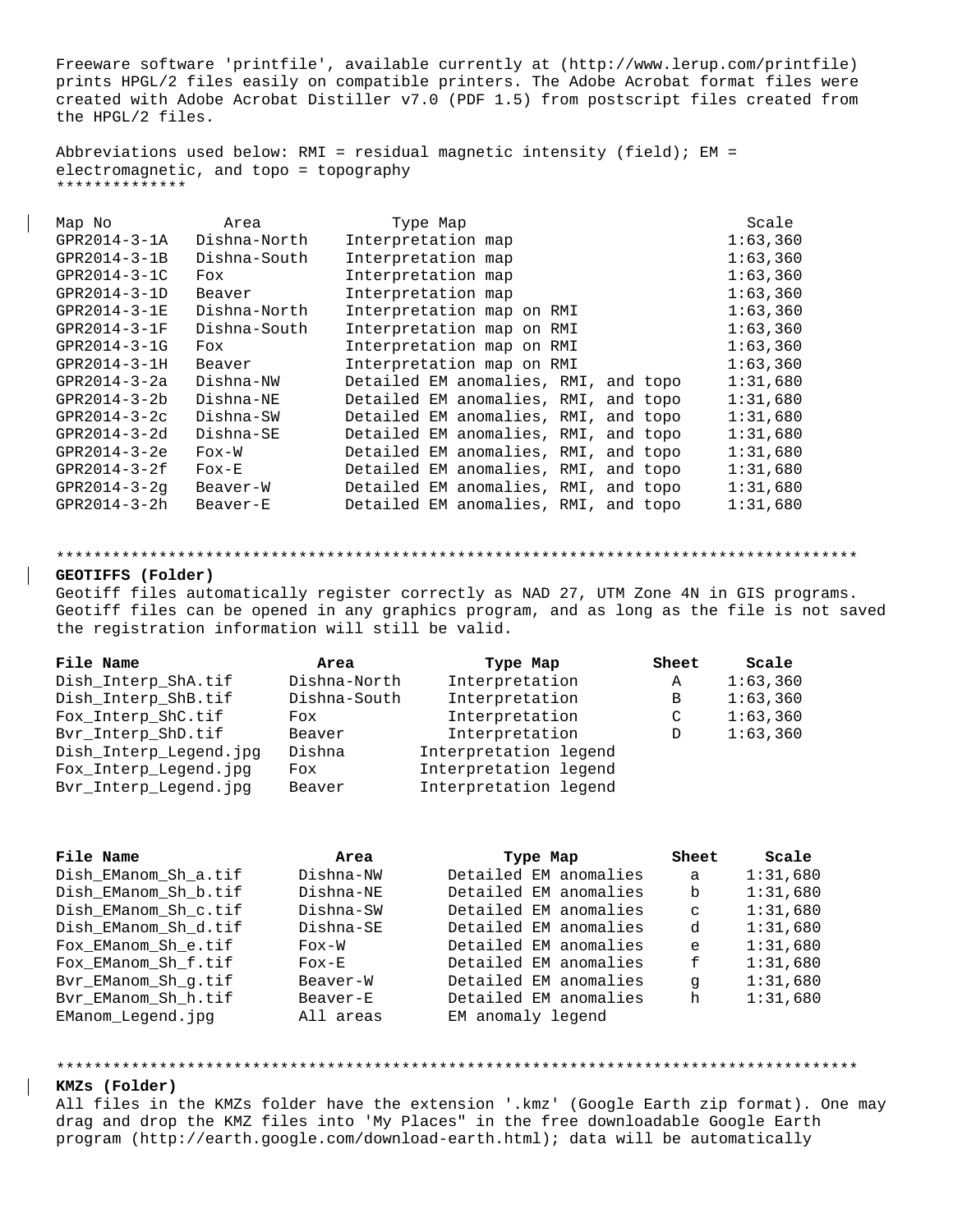registered with the locational information used by Google Earth, i.e. WGS84 datum and CGS projection.

| <b>File Name</b>       | Area         | Type Map              | Sheet | Scale    |
|------------------------|--------------|-----------------------|-------|----------|
| Dish_Interp_ShA.kmz    | Dishna-North | Interpretation        | A     | 1:63,360 |
| Dish Interp ShB.kmz    | Dishna-South | Interpretation        | B     | 1:63,360 |
| Fox_Interp_ShC.kmz     | Fox          | Interpretation        | C     | 1:63,360 |
| Bvr_Interp_ShD.kmz     | Beaver       | Interpretation        | D     | 1:63,360 |
| Dish_Interp_Legend.jpg | Dishna       | Interpretation legend |       |          |
| Fox_Interp_Legend.jpg  | Fox          | Interpretation legend |       |          |
| Bvr_Interp_Legend.jpg  | Beaver       | Interpretation legend |       |          |

### 

### SM PROFILES (Folder)

Stacked multi-channel profiles (GPR 2014-3-3) were produced at a scale of 1:31,680 (inch to one-half mile) in Adobe Acrobat format (\*.pdf) v1.3 There are 110 sheets total; up to four lines per sheet. Southern Dishna River is designated as GPR2014-3-3a, Fox Hill as GPR2014-3-3b, and Beaver Creek as GPR2014-3-3c. The first line number is added as a suffix to the filename.

GPR2011-4-3\*-Sh##\_######.pdf 110 Stacked multi-channel profile sheets

Five Spot-SMProfiles\_Readme Parameters, EM anomaly characteristics and line number sheet index; in .txt and PDF formats

#### 

### VECTORS (Folder)

Vectors are provided in both ESRI shape file (SHP) format and AutoCAD drawing exchange (DXF) format. See EMAnom\_legend and an interpretation legend for each area in the Geotiff directory.

Type Map Sheet Scale

#### INTERPRETATION and EM ANOMALY MAPS: File Name Area

| Dish Anom All   | S. Dishna River | EM anomaly symbols | ALL           | 1:63,360 |
|-----------------|-----------------|--------------------|---------------|----------|
| Dish Anom Sh a  | Dishna-NW       | EM anomaly symbols | a             | 1:31,680 |
| Dish Anom Sh b  | Dishna-NE       | EM anomaly symbols | b             | 1:31,680 |
| Dish Anom Sh c  | Dishna-SW       | EM anomaly symbols | $\mathbf{C}$  | 1:31,680 |
| Dish Anom Sh d  | Dishna-SE       | EM anomaly symbols | d             | 1:31,680 |
| Fox Anom All    | Fox             | EM anomaly symbols | ALL           | 1:63,360 |
| Fox Anom Sh e   | $F$ ox-W        | EM anomaly symbols | e             | 1:31,680 |
| Fox Anom Sh f   | $F$ ox-E        | EM anomaly symbols | f             | 1:31,680 |
| Byr Anom All    | Beaver          | EM anomaly symbols | ALL           | 1:63,360 |
| Byr Anom Sh q   | Beaver-W        | EM anomaly symbols | q             | 1:31,680 |
| Byr Anom Sh h   | Beaver-E        | EM anomaly symbols | h             | 1:31,680 |
| Dish Interp All | S. Dishna River | Interpretation     | ALL           | 1:63,360 |
| Dish Interp ShA | Dishna-N        | Interpretation     | A             | 1:63,360 |
| Dish Interp ShB | Dishna-S        | Interpretation     | B             | 1:63,360 |
| Fox Interp ShC  | Fox             | Interpretation     | $\mathcal{C}$ | 1:63,360 |
| Byr Interp ShD  | Beaver Creek    | Interpretation     | D             | 1:63,360 |
|                 |                 |                    |               |          |

ACCESSORY VECTORS: (\* represents Dish, Fox, and Bvr) \* SecGrid Alaska PLSS Section Grid for the map sheets; with township and range labels. \*\_UTMGrid Alaska UTM Grid for the map sheets; includes UTM labels on edges.  $^*$  FP Flight path (made up with  $Idi_FP_1$ ,  $2$ ,  $3$ , and  $4$  files)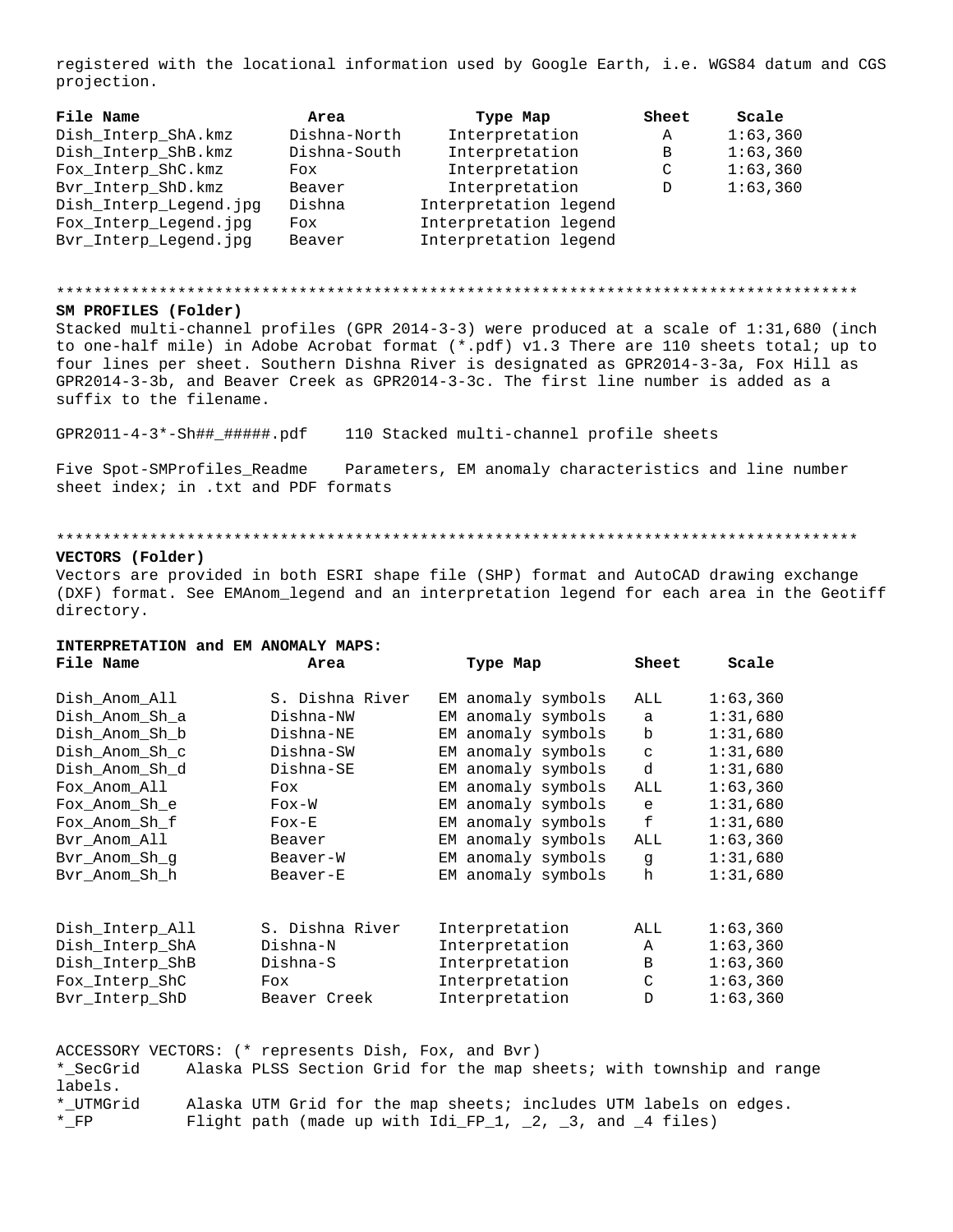METADATA (Folder) Metadata is provided in three formats. Hypertext Markup Language format (Question and Answer)  $GPR2014-3.faq.html$  $GPR2014-3.txt$ ASCII text  $GPR2014-3.xml$ Extensible Markup Language format

#### PROJECTION INFORMATION:

Geotiffs, Vectors, and EM Anomaly channels Easting & Northing

| DATUM:             | NAD27 Spheroid, Clarke 1866  |
|--------------------|------------------------------|
| PROJECTION:        | UTM Zone 4N                  |
| CENTRAL MERIDIAN:  | $-159$ deg                   |
| FALSE EASTING:     | 500000                       |
| FALSE NORTHING:    | 0                            |
| SCALE FACTOR:      | 0.9996                       |
| NORTHERN PARALLEL: | N/A                          |
| BASE PARALLEL:     | N/A                          |
| WGS84 to LOCAL:    | Molodensky conversion method |
| DELTA X SHIFT:     | $+5$                         |
| DELTA Y SHIFT:     | $-135$                       |
| DELTA z SHIFT:     | $-172$                       |

| KMZ tiles   |       |
|-------------|-------|
| DATUM:      | WGS84 |
| PROJECTION: | CGS   |

### AVAILABILITY and TECHNICAL REQUIREMENTS:

DVD-ROM: Purchased by mail, e-mail (mailto:dggspubs@alaska.gov), or in person from DGGS, 3354 College Road, Fairbanks, Alaska, 99709-3707 for \$10 plus postage; 1 DVD-ROM.

ON-LINE: All parts of this publication can be downloaded from the DGGS Web link http://www.dggs.alaska.gov/pubs/id/27326 in data groups, e.g. MapsAsPDFS. The downloadable groups are near the bottom of the web page. Note that the 'Read Me' file available for each link is not the same file as this document.

MAPS: The PDF version of the maps may be viewed, downloaded, or printed individually from the same link as the downloads: http://www.dggs.alaska.gov/pubs/id/37236 which will contain related geophysical or geological data that are produced in the future. Maps are also available on paper or Mylar through the DGGS office for \$13/sheet plus mail costs. Please ask for the maps to be printed from HPGL/2 files to ensure the best quality image.

Technical requirements for the data on this publication includes software with ability to use, import, or convert Geosoft float GRD, Geosoft binary GDB or ASCII XYZ files, ESRI Shape files, Adobe Acrobat PDF, Google Earth files, and text files. Free downloadable interfaces to view or convert the gridded and shape files are available at the Geosoft Web site (http://www.geosoft.com; Oasis Montaj viewer). The KMZ files can be dragged and dropped into the 'My Places' folder of the free downloadable 'Google Earth' software. Freeware software 'printfile' (http://www.lerup.com/printfile) prints HPGL/2 files easily on compatible printers. The HPGL/2 files have brighter colors and sharper topography than the PDF maps and should be used for printing when possible. The PDF format maps are the only maps digitally viewable in this publication.